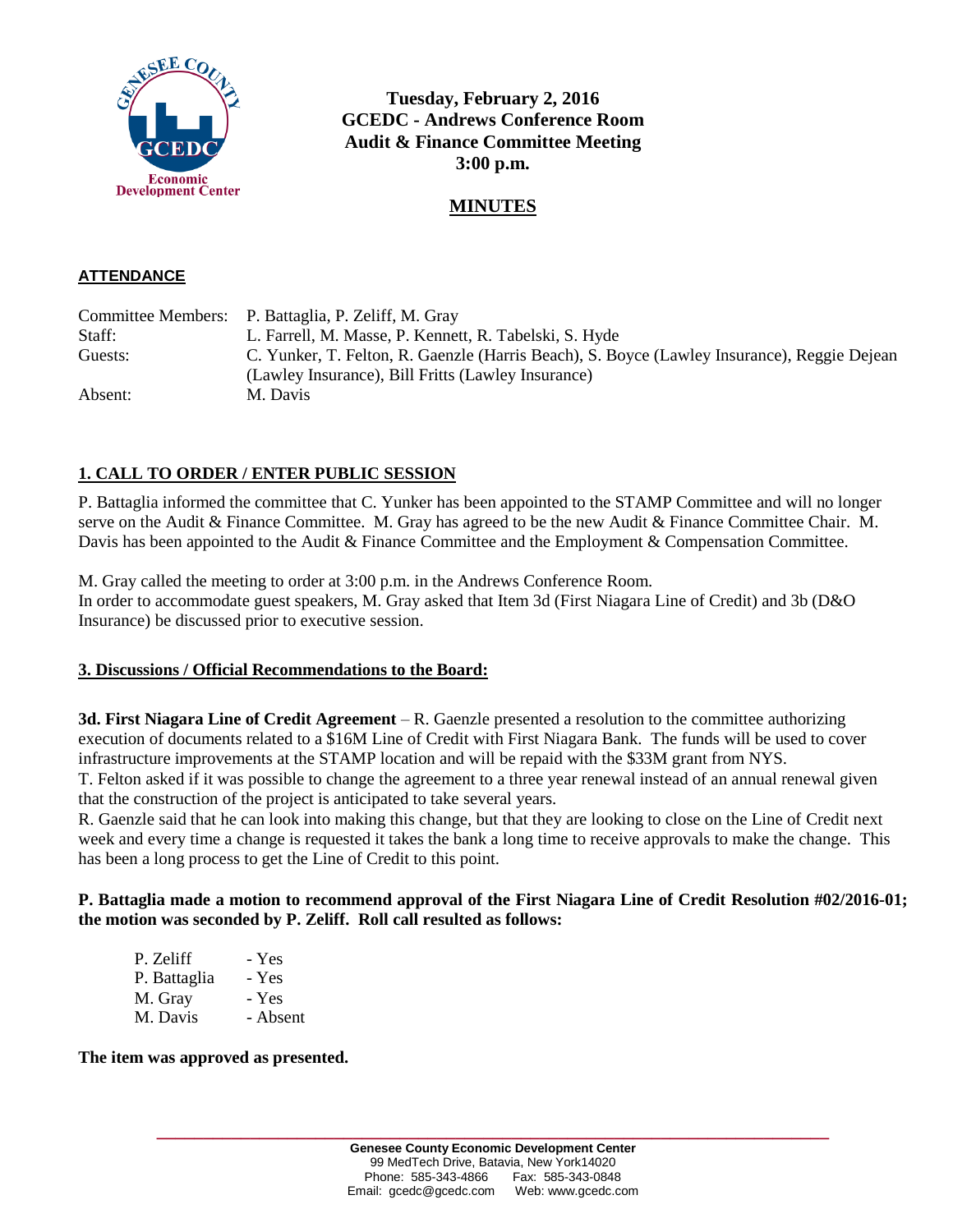R. Gaenzle left the meeting at 3:18.

**3b. D&O Insurance Renewal –** S. Boyce put together a few options for the committee to consider. Only two companies came back with proposals, Philadelphia and Travelers.

B. Fritts reminded the committee that Philadelphia has increased their price and the retention for the agency which has triggered this request for proposals.

R. Dejean reviewed the options with the committee. Philadelphia has offered several options, but the cost is much higher than Travelers. Travelers came in very competitive. Travelers does have a 70/30 Hammer Clause (Travelers will pay 70% and the agency will be responsible for 30% of the expenses incurred after Travelers makes a decision to settle on a claim). For example if they want to settle at \$1M and the board decides not to settle, the agency will be responsible for 30% of the additional costs incurred after \$1M. Our current policy with Philadelphia did not have a Hammer Clause and the agency was responsible for 100% after the insurance company made the decision to settle. R. Dejean also explained that Contractual Liability was excluded from Travelers, but it was included in Philadelphia.

L. Farrell reminded the committee that this expense is split between the GCEDC and the GGLDC and that each entity has approved \$8,805 in the budget for this expense for a total of \$17,610. If the committee decides to stay with Philadelphia, both agencies will be over budget for this line item.

S. Boyce reminded the committee that Philadelphia has paid out on two claims, one in 2009 and one in 2015.

R. Dejean recommended that if the committee was considering changing to Travelers that they think about any potential law suits that might be possible and inform Travelers as soon as possible.

S. Hyde noted that he did not have notification of anything currently.

P. Battaglia asked if it was possible that Travelers would increase their rates drastically next year.

R. Dejean replied that he believes that the company is stable and that he doesn't see that as an issue.

P. Battaglia asked Lawley Genesee to go back to Travelers and ask about the Hammer Clause and the Contractual Liability. It was noted that even if they do not change these items, the committee still feels as if going with the Travelers policy (\$10,000 retention) is the best option.

### **P. Battaglia made a motion to recommend approval of the Travelers D&O Policy with a \$10,000 retention: the motion was seconded by P. Zeliff. Roll call resulted as follows:**

| - Yes    |
|----------|
| - Yes    |
| - Yes    |
| - Absent |
|          |

## **The item was approved as presented.**

C. Yunker, S. Boyce, Reggie Dejean, and Bill Fritts left the meeting at 3:45.

**Enter Executive Session** – P. Zeliff made a motion to enter into the executive session under the Public Officers Law, Article 7, Open Meetings Law Section 105, at 3:45 p.m. for the following reasons:

**1.** The medical, financial, credit or employment history of a particular person or corporation, or matters leading to the appointment, employment, promotion, demotion, discipline, suspension, dismissal or removal of a particular person or corporation.

The motion was seconded by M. Gray and approved by all members present.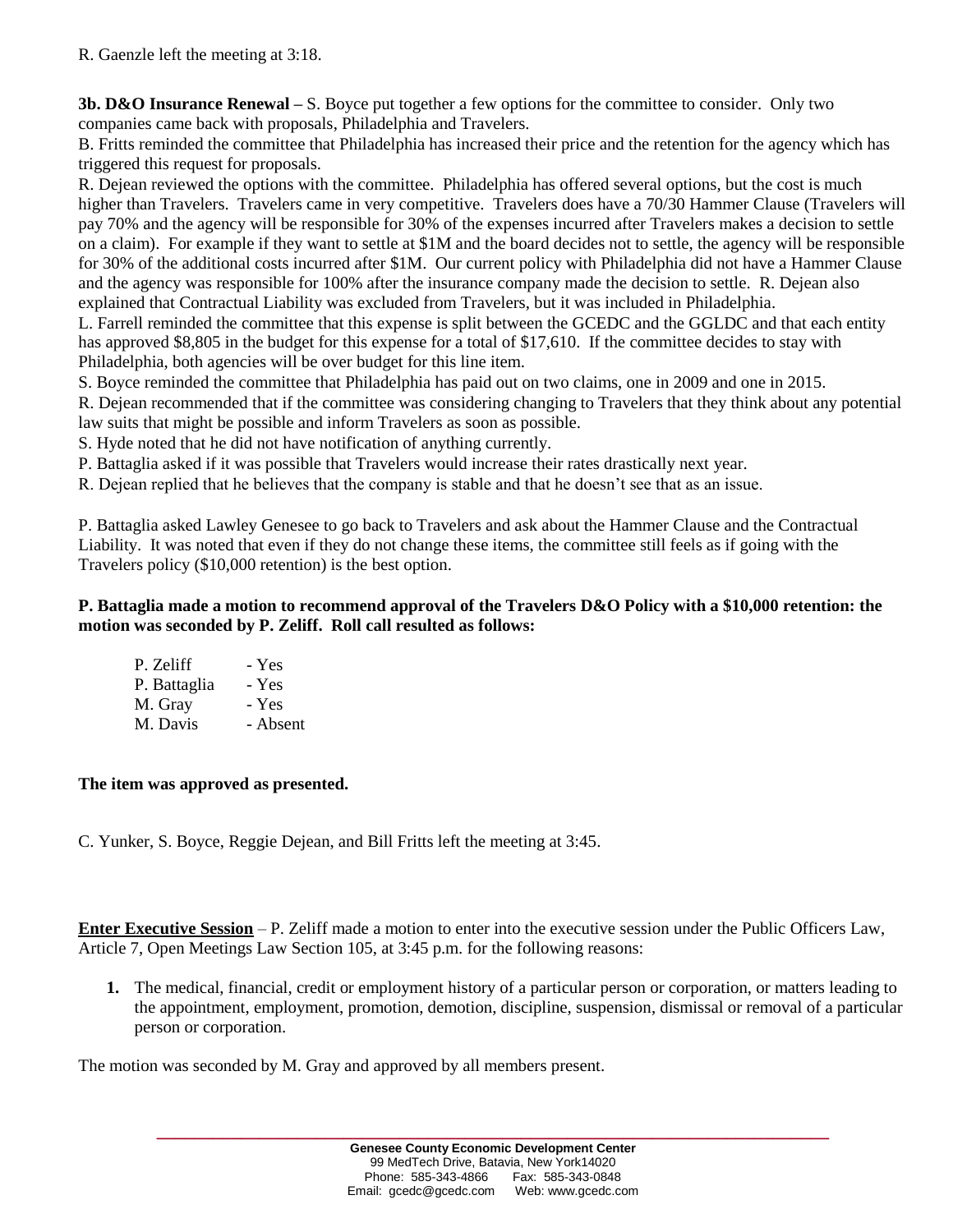**Re-Enter Public Session –** P. Battaglia made a motion to enter back into public session at 3:57 p.m., seconded by P. Zeliff and approved by all members present.

## **2. Chairman's Report & Activities:**

#### **2a. Agenda Additions / Other Business** – Nothing at this time.

#### **2b. Minutes: January 14, 2016** –

**P. Zeliff made a motion to approve the January 14, 2016 Minutes; the motion was seconded by P. Battaglia. Roll call resulted as follows:**

| P. Zeliff    | - Yes    |
|--------------|----------|
| P. Battaglia | - Yes    |
| M. Gray      | - Yes    |
| M. Davis     | - Absent |
|              |          |

**The item was approved as presented.**

### **3. Discussions / Official Recommendations to the Committee:**

**3a. Check Signing Walk-Through** – Tabled until the next meeting.

**3b. D&O Insurance Renewal –** This item was discussed at the beginning of the meeting.

**3c. Extend GGLDC Revolving Loan** – The GGLDC has a \$121,913 balance on a loan from the GCEDC that was originally used toward the acquisition of land at the Buffalo East Tech Park. The GGLDC makes prorated payments based upon land sales at the Park. Over the years the GGLDC has made 2 principal payments. The original loan amount was for \$200,000.

The committee suggested that instead of extending the loan with the GGLDC that the GCEDC repay the two loans that are outstanding from the GGLDC. Both of these loans were used for STAMP infrastructure expenses, one has a principal balance of \$125,000 and the other has a \$55,790 principal balance. It was suggested that the AppleTree Acres land sale reserves (reported in the Real Estate Development funds – 1070-05B.2) be borrowed from to pay off these loans. The GGLDC can then use these funds (strategic investment funds) to pay off the balance of its loan with the GCEDC (\$121,913.33 principal balance).

**P. Zeliff made a motion to recommend that the GCEDC borrow from the AppleTree Acres land sale reserves to pay off principal and accrued interest on two loans with the GGLDC that were used for STAMP infrastructure; the motion was seconded by P. Battaglia. Roll call resulted as follows:**

| P. Zeliff    | - Yes    |
|--------------|----------|
| P. Battaglia | - Yes    |
| M. Gray      | - Yes    |
| M. Davis     | - Absent |
|              |          |

**The item was approved as presented.**